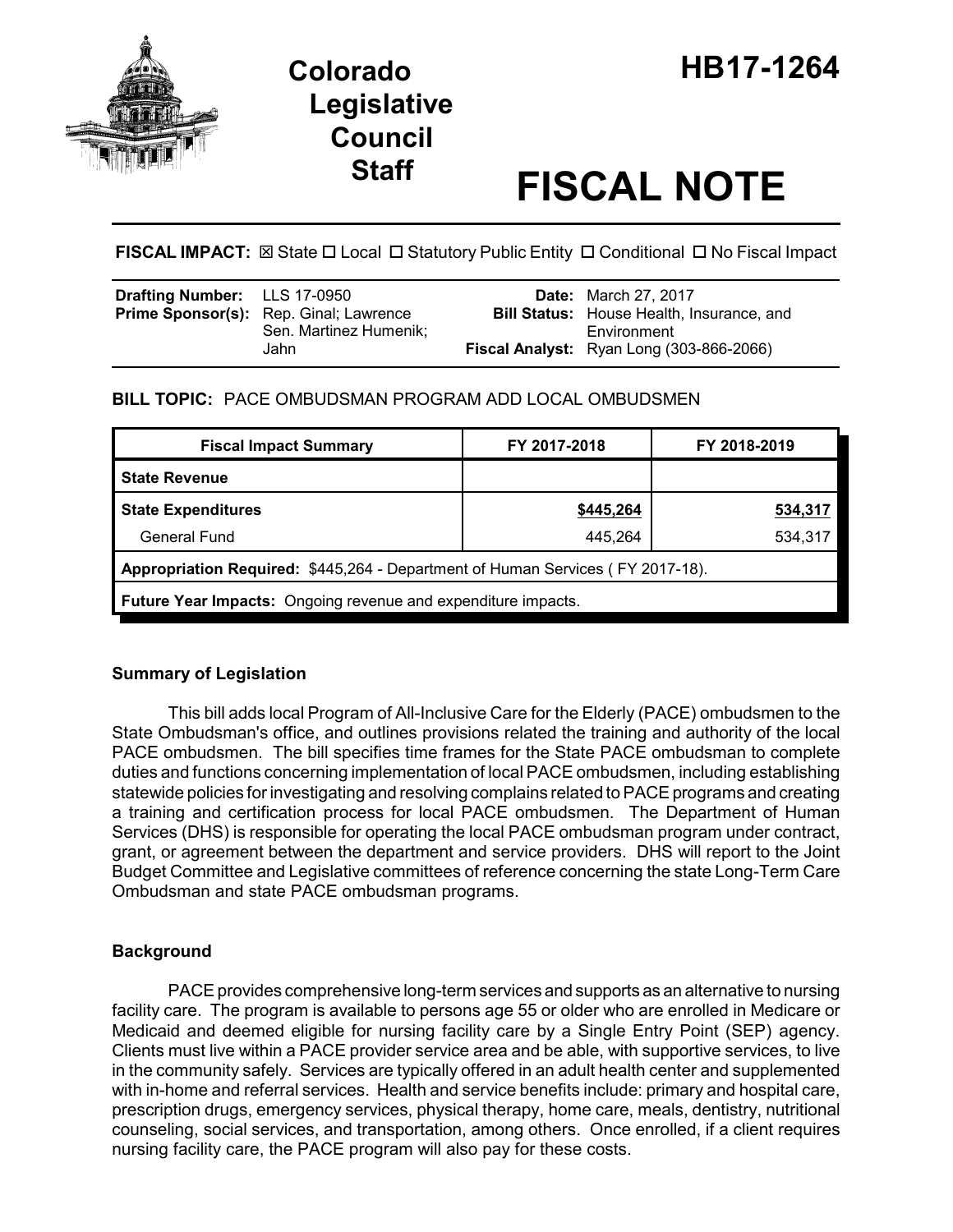Senate Bill 15-137 expanded the type of entities that may operate a PACE program to include private, for-profit organizations and specified a review process by the Attorney General to oversee the conversion of nonprofit organizations into for-profit entities. Following passage of SB 15-137, one PACE provider, InnovAge, converted to for-profit status. As a condition of this conversion, approximately \$200 million, based on the charitable benefit to the community from the nonprofit organization, was set aside in a foundation to continue to fund work associated with the original objectives of the nonprofit organization. In addition, the Attorney General specified that InnovAge establish an ombudsman for its program. InnovAge serves about 80 percent of the 2,800 PACE participants statewide.

### **State Expenditures**

*This bill increase state General Fund expenditures by \$445,264 in FY 2017-18 and \$534,317 in FY 2018-19 to contract six local PACE ombudsmen to serve in the current PACE communities statewide*. These expenditures are outlined in Table 1 and explained below.

| Table 1. Expenditures Under HB 17-1264       |            |            |  |  |  |
|----------------------------------------------|------------|------------|--|--|--|
| <b>Cost Components</b>                       | FY 2017-18 | FY 2018-19 |  |  |  |
| <b>Contractor Salary and Operating Costs</b> | \$431,945  | \$518,334  |  |  |  |
| Travel                                       | 9,000      | 10,800     |  |  |  |
| <b>Administrative Costs</b>                  | 4.319      | 5,183      |  |  |  |
| TOTAL                                        | \$445,264  | \$534,317  |  |  |  |

*Contract local PACE ombudsmen*. The six local PACE ombudsmen will be required to provide complaint resolution for the six Area on Aging (AAA) planning service areas. The fiscal note assumes that there will be one local PACE ombudsman for every 500 PACE participants. Each local PACE ombudsman position is estimated to have salary and operating costs of \$86,389 per year. Total contract costs are shown in Table 1. Costs are prorated for 10 months in the first year of the program, and it is assumed that new local PACE ombudsmen will not start until after August 1, 2017. Table 2 below shows the approximate number of PACE participants in each AAA area.

| <b>Table 2. PACE Service Areas</b>                 |                                    |                                                           |  |  |  |
|----------------------------------------------------|------------------------------------|-----------------------------------------------------------|--|--|--|
| <b>Service Area (Counties)</b>                     | <b>PACE</b><br><b>Participants</b> | <b>Local PACE</b><br><b>Ombudsmen</b><br>(Contracted FTE) |  |  |  |
| Denver, Adams, Jefferson, Broomfield, and Arapahoe | 2,065                              | 4.0                                                       |  |  |  |
| El Paso                                            | 399                                | 0.5                                                       |  |  |  |
| Pueblo                                             | 291                                | 0.5                                                       |  |  |  |
| Montrose and Delta                                 | 304                                | 0.5                                                       |  |  |  |
| Boulder, Weld, and Larimer                         | 300                                | 0.5                                                       |  |  |  |
| <b>TOTAL</b>                                       | 3,359                              | 6.0                                                       |  |  |  |